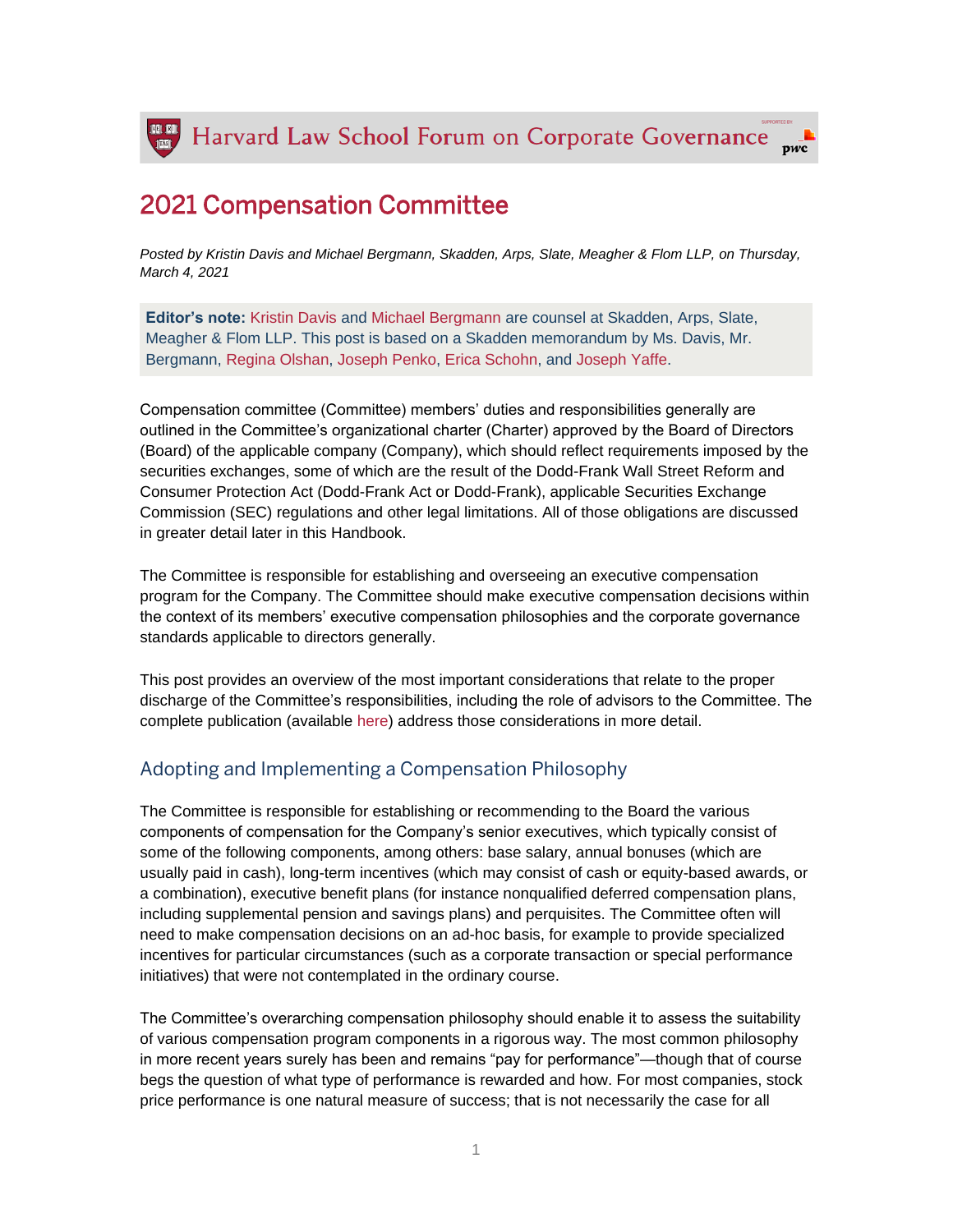companies, however, and the Committee should be sure to consider whether other measures are appropriate (and of course to consider as well whether a pay for performance model is not appropriate for the Company in the first instance).

One consideration in implementing a compensation philosophy is determining how much potential pay should be fixed (typically in the form of salary and benefits) and how much should be "at risk" (typically in the form of cash or equity incentive compensation).

- The implementation of the philosophy may differ depending on the level of the affected executive. For example, it is common for more senior executives to have more pay "at risk" than lower level executives.
- Another important consideration for the at risk component of compensation is whether the incentive should be short-term (typically annual) or longer-term in nature.

In recent years there has been a much-discussed trend toward a greater portion of pay being at risk in the form of long-term compensation based on performance rather than time-based vesting criteria, a trend that seems to have been well received by shareholders.

## Corporate Governance Standards—Business Judgment Rule

Most directors are familiar with the so-called business judgment rule that applies in respect of Delaware companies and that has analogs in most other states. The business judgment rule was developed as a complement to a director's two fundamental fiduciary duties under Delaware corporation law, first, the duty of loyalty, which requires a director to act without self-interest and in a manner that the director honestly believes is in the best interests of the Company and its shareholders and, second, the duty of care, which requires the director to act prudently and with diligence.

The business judgment rule creates a rebuttable presumption that in making a business decision, directors acted on an informed basis, in good faith and in the honest belief that the action taken was in the best interests of the Company and its shareholders. The protection of the business judgment rule is not absolute. It can be rebutted if a plaintiff can present facts sufficient to support a claimed breach of duty.

In assessing a claim of breach of the duty of care, the courts place emphasis on process and look for objective evidence that directors undertook a careful, educated decision-making process. Accordingly, when making a decision, directors should:

- become familiar with all material information reasonably available in order to make an informed decision;
- secure independent expert advice (for instance from legal counsel or a compensation consultant) where appropriate and fully understand the expert's findings and the bases underlying such findings;
- actively participate in discussions and ask questions of officers, employees and outside experts, rather than passively accept information presented;
- understand and weigh alternative courses of conduct that may be available and the impact of such alternatives on the Company and its shareholders; and
- take appropriate time to make an informed decision.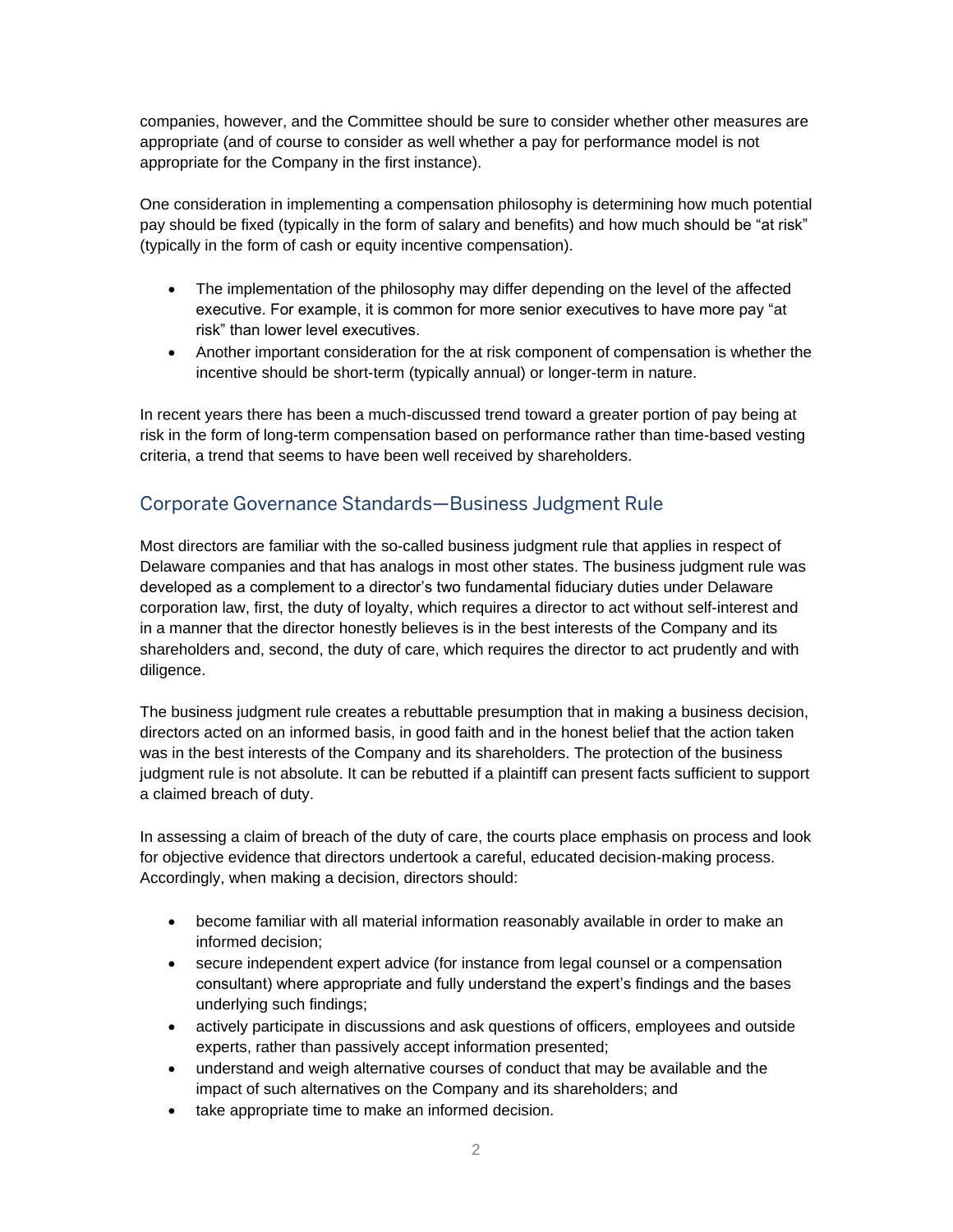These considerations apply equally to Committee members when making determinations regarding compensation matters.

Where compensation decisions involve directors paying themselves, Delaware courts are particularly cognizant of the need for careful scrutiny. Self-interested compensation decisions made without independent protections are subject to the same entire fairness review as any other interested transaction. The compensation of directors as such is discussed further in the [complete publication.](https://www.skadden.com/insights/publications/2021/02/2021-compensation-committee-handbook?sid=adafb333-aa73-4b57-9f34-1ff9d81c6af0)

Special considerations apply in the case of tender offers and in the mergers and acquisitions (M&A) context generally. These considerations are discussed in the [complete publication.](https://www.skadden.com/insights/publications/2021/02/2021-compensation-committee-handbook?sid=adafb333-aa73-4b57-9f34-1ff9d81c6af0)

## Communicating the Executive Compensation Program to Shareholders

#### Compensation Discussion and Analysis

One of the most visible roles of the Committee is to discuss with management the Compensation Discussion and Analysis (CD&A) that is included in the Company's annual SEC filings and to recommend to the Board that the CD&A be included in the filings. As discussed in greater detail in the [complete publication,](https://www.skadden.com/insights/publications/2021/02/2021-compensation-committee-handbook?sid=adafb333-aa73-4b57-9f34-1ff9d81c6af0) the members of the Committee must sign a Compensation Committee Report attesting that it has discharged that obligation.

While preparation of the CD&A is the responsibility of management, it is important that the Committee be involved at all stages. Ultimately the CD&A is describing the compensation philosophy and programs that the Committee has approved for the Company's executive officers, and the Committee is effectively confirming it is in agreement with the contents by recommending inclusion of the CD&A in the Company's SEC filings.

It is not enough that the CD&A be accurate, however, because the CD&A can greatly influence the outcome of the say on pay shareholder vote discussed in greater detail in the complete publication. It also should be a persuasive advocacy piece for why the compensation philosophy and programs are appropriate for the Company. Moreover, in some cases—typically where the Company received a low favorable say on pay vote in the prior year—the pay practices described in the CD&A may cause proxy advisory firms (such as Institutional Shareholder Services (ISS) and Glass Lewis) to recommend voting against a Committee member's reelection, which of course is unwelcome attention.

Where shareholder support for the say on pay vote is low, it can often make sense to meet with significant shareholders to explain the Committee's decisions and permit them to ask questions and raise concerns. While such meetings are sometimes arranged and attended by management rather than Committee members, in many cases direct involvement by Committee members can be helpful in addressing specific shareholder concerns.

#### Internal Controls/Risk

Item 402(s) of Regulation S-K (discussed in greater detail in [the complete publication\)](https://www.skadden.com/insights/publications/2021/02/2021-compensation-committee-handbook?sid=adafb333-aa73-4b57-9f34-1ff9d81c6af0) requires that the Company disclose in its SEC filings its policies and practices for compensating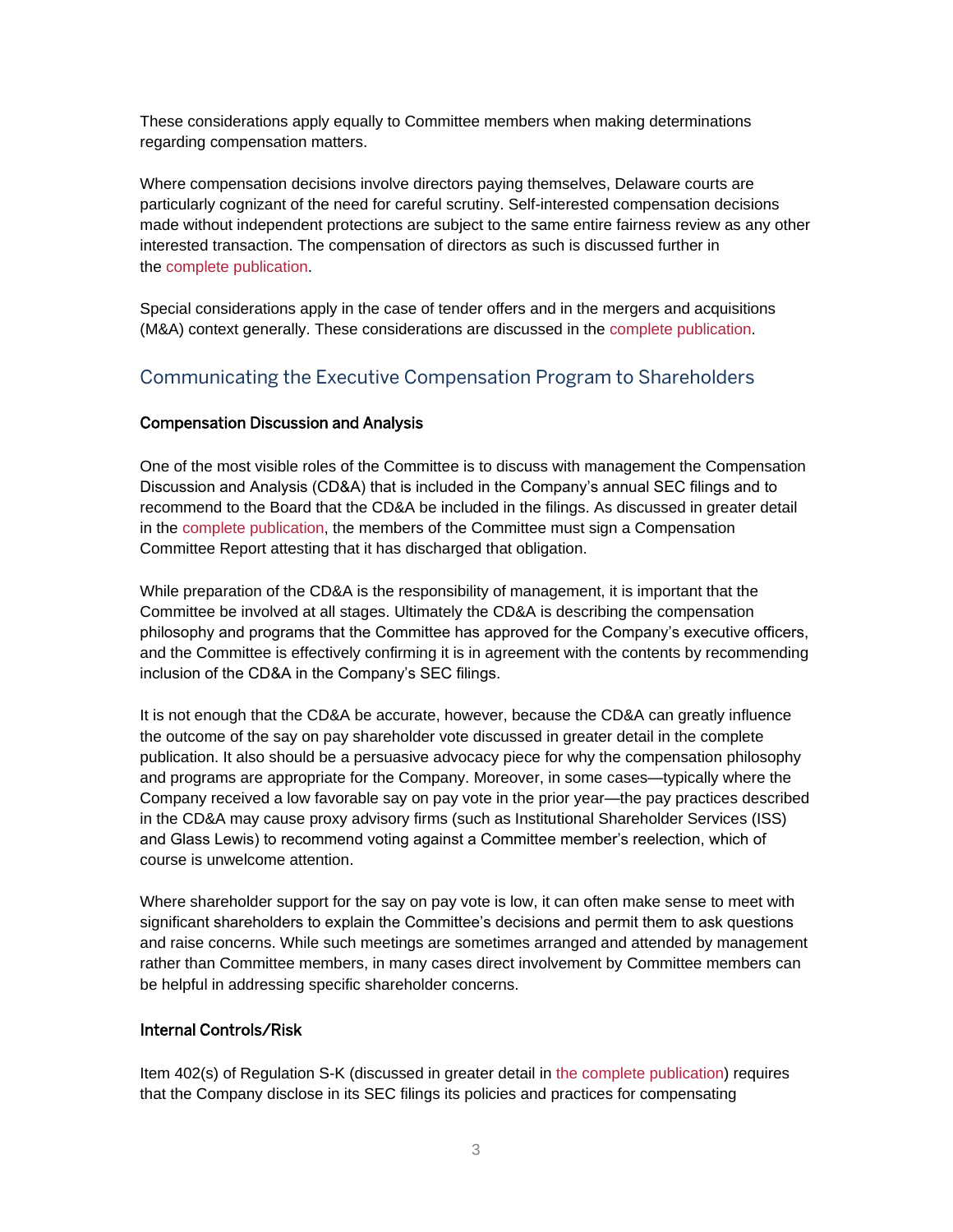employees, including nonexecutive officers, as they relate to risk management practices and risktaking incentives to the extent that the risks arising from those policies and practices are reasonably likely to have a material adverse effect on the Company.

- Companies typically conclude that their policies and practices do not create risks that are reasonably likely to have a material adverse effect.
- While the responsibility for making that determination is not expressly imposed on the Committee, the determination typically is made by the Committee based upon a management presentation, a result that is of course not surprising given the Committee's role in establishing those policies and practices.
- In making its determination, the Committee should also consider whether the Company has internal controls in place that are reasonably designed to ensure that the compensation policies and practices are properly administered and that they are not subject to manipulation and further to ensure that the information required to generate proxy disclosure of that compensation is accurately captured.

In short, it is rare, but not impossible, for a Company to conclude that its compensation policies and practices are reasonably likely to have a material adverse effect on the Company. If that is the case, the Committee would likely seek to mitigate those risks. Accordingly, as noted above, most disclosure that implicates Item 402(s) simply recites that the Company has determined that there is no such risk.

### Input From Compensation Consultants/Management

The Committee may give considerable weight to the views of management and its advisors in establishing its compensation philosophy and making compensation decisions under it, but ultimately the Company's executive compensation programs are the responsibility of the Committee, not management or the Committee's advisors.

Committees often retain compensation consultants to help guide their view on the appropriate compensation for executive officers and particularly how the Company's programs compare to those at other peer companies. Such reliance can help the Committee substantiate that it has complied with the conditions underlying the protections offered by the business judgment rule as discussed above. However, the Committee must be sure not to substitute the judgment of its consultant for its own, as ultimate responsibility for the compensation philosophy and programs lies with the Committee.

The [complete publication](https://www.skadden.com/insights/publications/2021/02/2021-compensation-committee-handbook?sid=adafb333-aa73-4b57-9f34-1ff9d81c6af0) addresses particular concerns in regard to the retention of advisors by the Committee, including independence assessment requirements imposed under the Dodd-Frank Act and the related stock exchange rules.

## Recent Legislative/Regulatory/Political Developments

Effective November 9, 2020, the SEC updated Regulation S-K, which will now require companies to make certain human capital-related disclosures in their annual reports on Form 10-K to the extent material to an understanding of the business, including disclosing the number of employees and any human capital measures or objectives that the company focuses on in